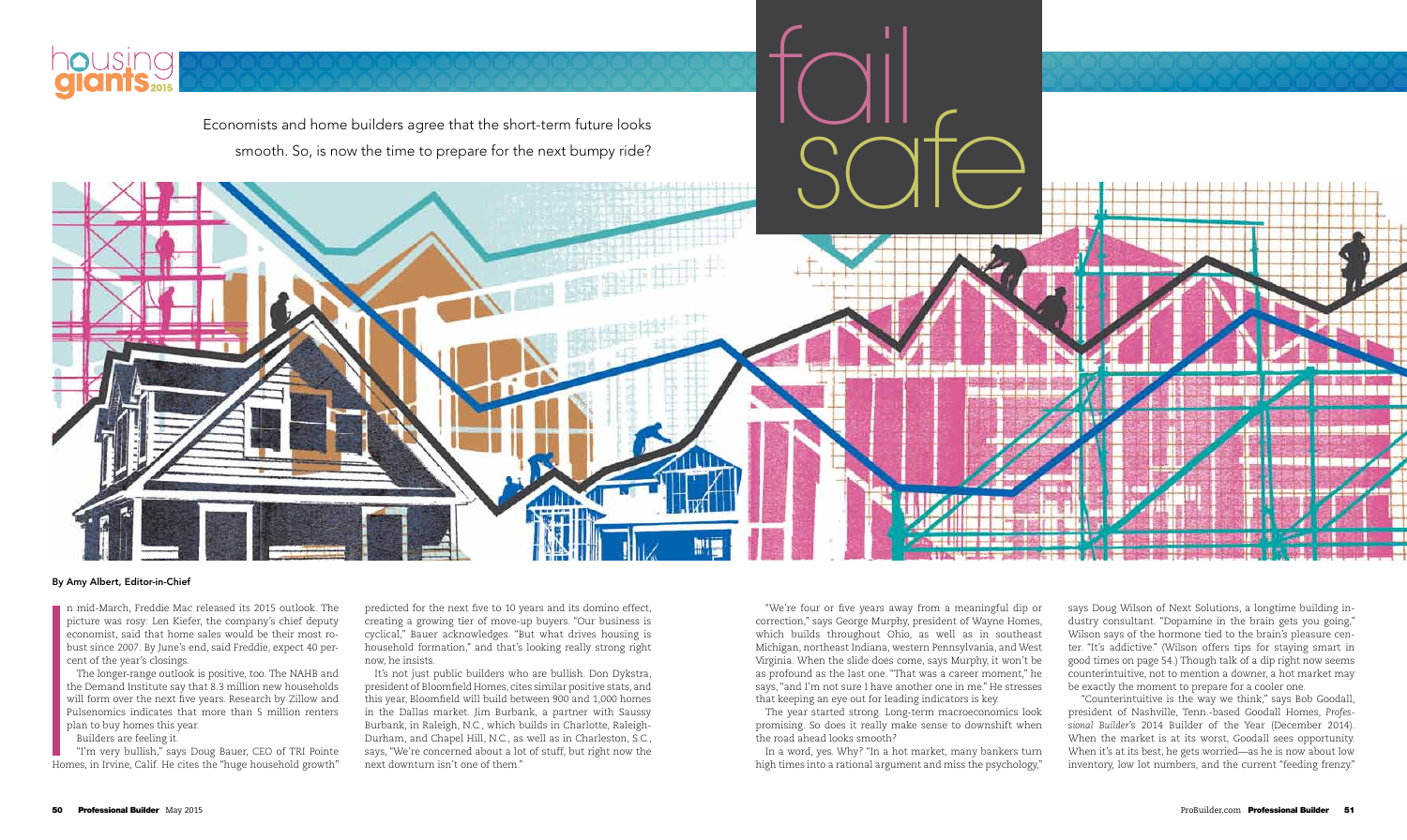# **OUSing**

About a year ago, he and his team decided to change a few land positions, diversify by adding one-level homes and condos for downsizers and boomers, and make sure that they had enough inventory for first-time buyers. "When the market is this hot, it's just not healthy," Goodall says. "One real estate guru around here says that the next dip will be where the market is right now."

Jared Saint Aubyn, president of Saint Aubyn Homes in Colorado Springs, Colo., agrees. "While Freddie Mac may be correct on a macro level, I don't see much of an improvement over 2014," he says. Though qualified homebuyer traffic is excellent, Saint Aubyn and his colleagues are handcuffed by labor and land shortages—hindrances that keep them from taking advantage of high demand and low interest rates. When rising interest rates and new-home prices hit a level where the consumer decides that the value isn't there, we'll see the dip, he predicts. In some places, he points out, it's already happening.

Saun Sullivan, CEO of DSLD Homes, in Denham Springs, La., observes that banks are loosening up on business lending and wouldn't be surprised if there were danger ahead. "We tend to have short memories in this business, and we tend to fight the last war," he says. Here's some advice from those who are safeguarding against the next bumpy ride.

"a business professor once told me that the time to make a change is when you don't have to. that saying still haunts me."

—doug smith, president, miller & smith, mclean, va. "we were lucky enough to get in at the bottom and didn't mistake a bull market for brains."

—saun sullivan, ceo, dsld, denham springs, la.

#### short on buyers? seek renters

Most of the new supply is happening at the upper range, observes Bruce Percelay, chairman of The Mount Vernon Co., a Boston real estate investment firm. Percelay is playing defense, acquiring Class B assets that can be upgraded and that cost less than new construction. By targeting an underserved sector—the middle—he knows that whichever way the economy turns, he's in a smart position. "We're focusing on the renter by necessity instead of by choice," Percelay says.

Big builders such as Lennar are taking a similar tack, with an entire division building for-rent communities, such as singlefamily project Frontera at Pioneer Meadows, in Sparks, Nev., and multifamily ones such as Skywater at Town Lake, in Tempe, Ariz. Toll Brothers is drawing renters from the higher-end at Parc Riverside, luxury rental apartment buildings in Washington, D.C., and Dulles Greene, outside the city in Herndon, Va. Tim O'Brien, president of Tim O'Brien Homes, serves the Milwaukee and Madison markets. He cites rentals as part of his long-range plan: a counter-cyclical safeguard for when the single-family market slows down again.

#### diversify

Several single-family builders are expanding product lines to protect against a slowdown. Joel Mezistrano, CFO of American Classic Homes, in Mercer Island, Wash., is embarking on his first apartment and for-rent projects. American Classic is also making sure that it's spread across submarkets and price ranges, targeting "suburbs, cities, and in between." Commercial is another way to diversify, say Jalal and Mohammad Farzaneh, co-owners of Home Creations, which markets to first-time buyers in the